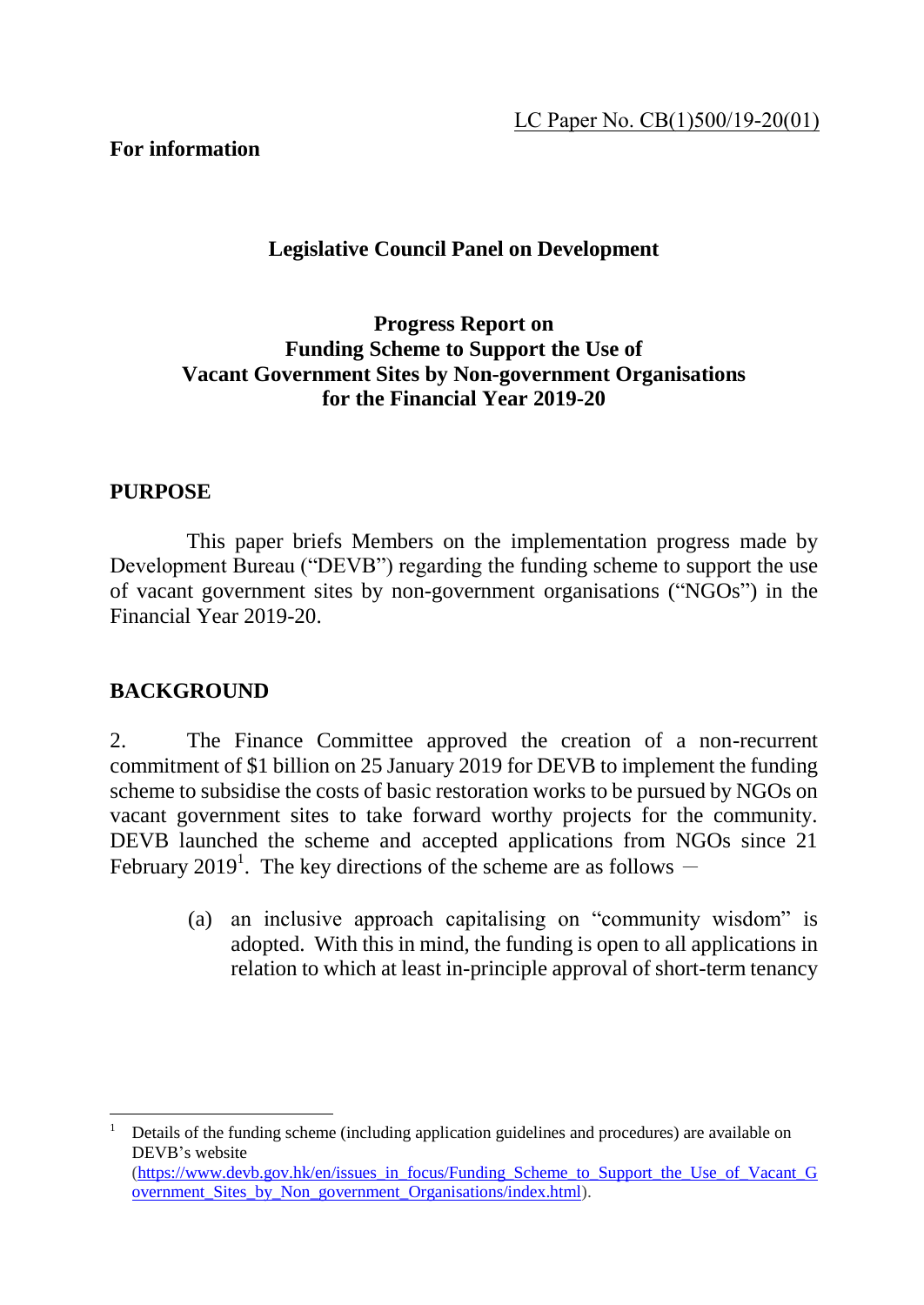$("STT")^2$  is obtained under the existing Government mechanism for use of the available vacant government sites (including vacant school premises on government land) for community, institutional or other non-profit making initiatives. In other words, the funding is not limited to a specific use as pre-determined by Government;

- (b) the mechanism for submitting and approving funding applications is kept simple to minimise bureaucracy and facilitate the kick-starting of worthy projects as early as possible, with appropriate monitoring to ensure effective use of the approved funding; and
- (c) apart from providing funding support, we encourage the contribution of expertise and experience by professionals in the development sector, and in so doing facilitate tripartite collaboration among Government, NGO-applicants and professional bodies in taking forward worthy projects.

# *Eligibility*

3. After an NGO has received in-principle approval from a relevant authority for renting a vacant government site (including vacant school premises) under the existing mechanism<sup>3</sup>, it may make an application for funding support under the scheme when it meets any of the following criteria –

 $\overline{a}$ <sup>2</sup> Generally speaking, pending determination or implementation of a long-term use, Lands Department ("LandsD") puts vacant sites under its management to temporary uses by Government bureaux/departments ("B/Ds"). If there is no taker within Government, individual vacant sites may be made available for specific uses supported by relevant B/Ds through open tender (such as STT carparks). For sites with no temporary use identified by Government following the above process, LandsD will publish the relevant information onto its "GeoInfo Map" website [\(https://www.map.gov.hk/gm/map/search/faci/\\_VGS](https://www.map.gov.hk/gm/map/search/faci/_VGS)) to invite tenancy applications by NGOs for community, institutional, or other non-profit-making uses on a short-term basis. If an application is approved, nominal (or concessionary) rent will be charged with policy support by a relevant bureau; in other cases full market rent will be charged. Under LandsD's current practice, STTs let by direct grant are normally granted for a fixed term of a duration ranging from one to five years (in some cases with policy justifications a longer term of up to seven years may be granted), thereafter to be renewed monthly or quarterly depending on circumstances (if the site concerned is not immediately required for permanent or other temporary uses).

<sup>3</sup> At present, in relation to unleased and unallocated government sites including vacant school premises that are under LandsD's management and may be suitable for temporary uses by way of STTs, District Lands Offices of LandsD would, upon receipt of an application from an NGO, consult relevant B/Ds on the proposal under the existing mechanism. During the process, the applicant may need to provide supplementary information requested by B/Ds to demonstrate the merits of the proposal. Depending on the circumstances, the applicant may also be required to address local concerns or other issues raised by B/Ds. A prerequisite for the approval of an application is that policy support has been given by a relevant bureau whose portfolio oversees the provision of services related to the relevant community, institutional or other non-profit-making use being applied for.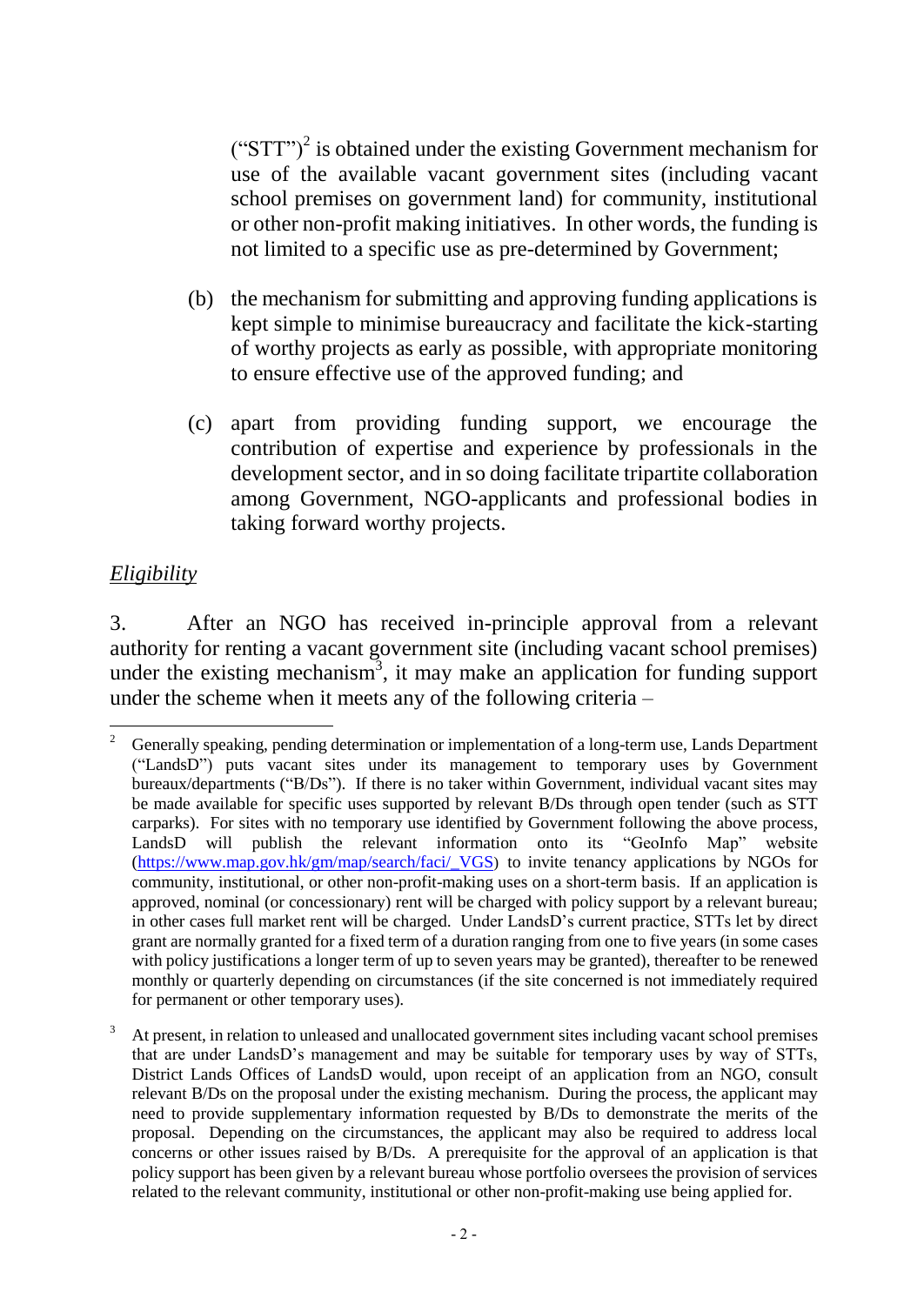- (a) it is a charitable institution or trust of a public character exempted from tax under section 88 of the Inland Revenue Ordinance, or a company incorporated under the Companies Ordinance as a limited company by guarantee whose objects and powers do not include distribution of profits to members, or a non-profit-making society registered or body established under any legislation in Hong Kong; or
- (b) it takes the form of a social enterprise.

# *Scope of Financial and Technical Support*

4. The funding scheme provides successful NGO-applicants with subsidies to support one-off, basic, and essential restoration works required to make the sites/premises fit for use. Such works may include, for example, slope upgrading works, site formation, erection of temporary structures (such as those using modular integrated construction methods), provision of sewerage/drainage or other basic facilities, pedestrian/vehicular access, renovation of existing premises, installation of fire safety equipment or barrier-free facilities, etc. The costs in relation to consultancy services commissioned to determine the technical feasibility or parameters of the proposed works<sup>4</sup>, as well as insurance policies covering any potential claims that may arise during surveys, investigations and renovation works, may also be covered.

5. Nevertheless, the funding scheme is not intended to cover the cost for interior fitting-out, or the cost of furniture and equipment procured purely for the NGOs, or other operating or recurrent expenses (e.g. general repair and maintenance) to be incurred in implementing the proposed short-term use on the vacant sites.

6. The funding to be allocated to each approved project varies, depending on a number of site-specific factors, in particular the size of the site, existing conditions, technical requirements and the uses proposed. This notwithstanding, the financial subsidy for each approved project is at this stage capped at \$60

 $\overline{a}$ 

The consultancy services may cover  $-$ 

<sup>(</sup>a) detailed design of the proposed restoration works, and engagement of contractors to pursue preliminary works for site investigation and surveys;

<sup>(</sup>b) submissions to Buildings Department and other government departments;

<sup>(</sup>c) tendering and management of works contracts; and

<sup>(</sup>d) site supervision.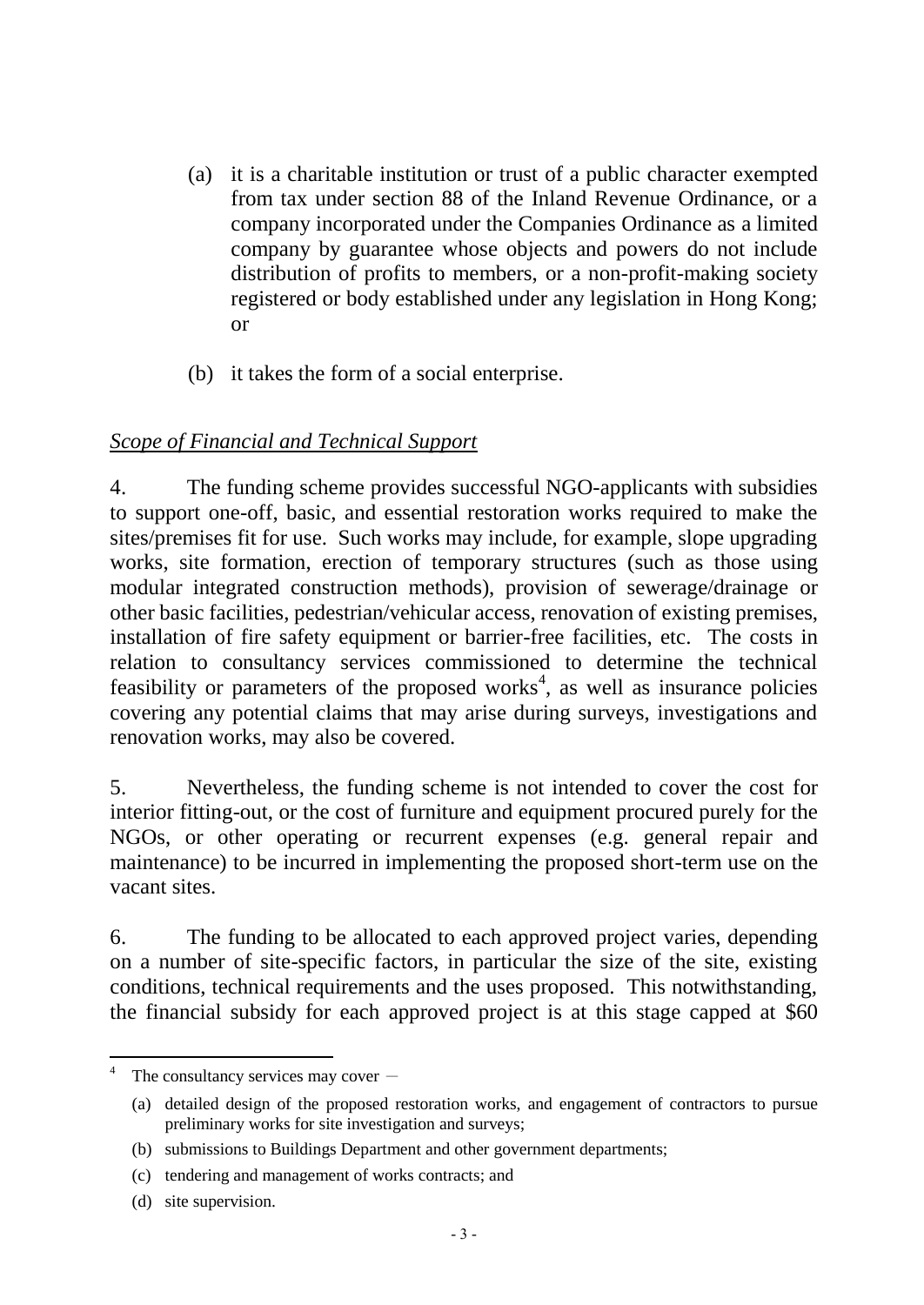million. Generally speaking, depending on the scale of an individual project, DEVB may process and approve funding applications for the entire project in stages. In other words, for larger or more complex projects, we would consider approving the cost for detailed design and site investigation in the first stage, so that NGO-applicants can start the preliminary works first. When the detailed design is completed, and when the cost estimation of the proposed construction works is more specific or mature, we would then consider granting funding for the second stage of the project.

7. The restoration works on the vacant sites or school premises are essentially executed by consultants, professionals and contractors engaged by the relevant NGOs upon approval of the funding applications. Considering that some NGO-applicants may not be well versed or experienced in project planning and works management, DEVB and government professional departments may provide technical advice and support to facilitate the smooth completion of projects. We would continue to collaborate with professional institutes to provide advisory services for NGO-applicants.

## *Assessment Mechanism*

8. An inter-departmental Assessment Committee chaired by DEVB is responsible for assessing funding applications. The Assessment Committee is comprised of directorate officers of DEVB and relevant professional departments<sup>5</sup>. In general, the Assessment Committee takes around four months on average to complete the assessment of individual applications (or the first stage of the projects), counting from the time when the NGO-applicants submit all necessary information and the Secretariat completes verification of the relevant information.

9. As eligible applicants should have received in-principle approval for the proposed use of relevant vacant sites, the Assessment Committee would focus on the technical aspects of the proposed works to ensure that the works would be within the scope and financial ceiling mentioned above. In particular, the Assessment Committee would see to it that the amount of funding granted to each approved project should be in line with the principles of economy, efficiency, and effectiveness in the use of resources thereby achieving good value for money. The

 $\overline{a}$ The Assessment Committee is chaired by Deputy Secretary for Development (Planning and Lands). The membership is comprised of officers from ten professional departments, including Architectural Services Department, Buildings Department, Civil Engineering and Development Department, Drainage Services Department, Environmental Protection Department, Fire Services Department, Government Property Agency, LandsD, Planning Department and Transport Department. The Planning and Lands Branch of DEVB provides the Assessment Committee with Secretariat support.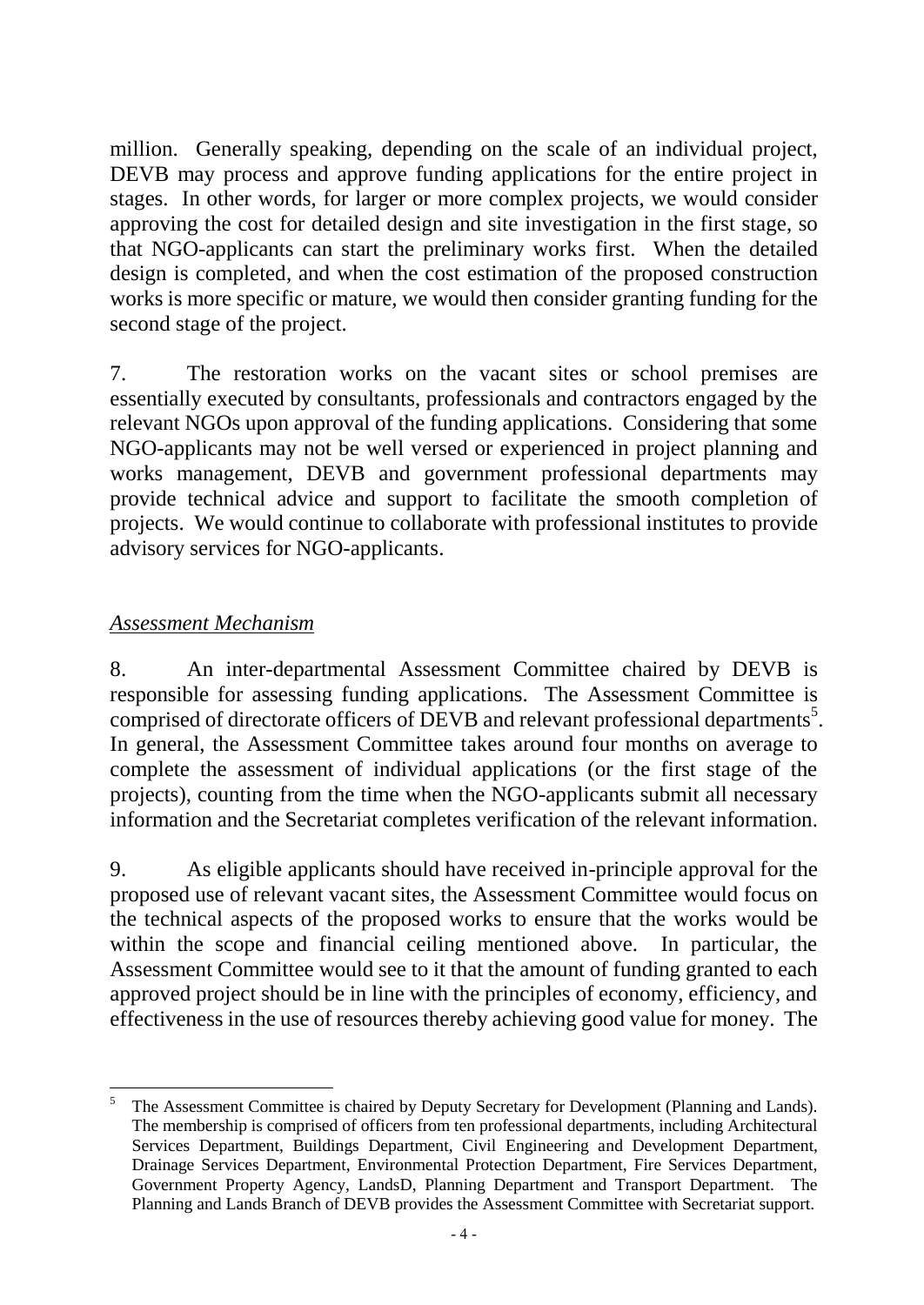Assessment Committee would also look into the experience and capability of applicants, and the timeframe required by them in implementing the projects.

# **APPLICATIONS APPROVED**

10. As at 31 March 2020, DEVB has received a total of 12 applications and approved the funding for the entire project or phased funding for eight of them. The ceiling of the total funding approved so far for the eight projects is about \$72 million. The remaining four applications are being processed<sup>6</sup>.

11. A list of the aforesaid eight approved projects is at **Annex A**. Details of each item are set out at **Annex B**. Of these eight projects, four of them would have the restoration or construction works completed within this year for actual operation. The other four would have the detailed design and site investigation completed this year, so that DEVB would consider approving the funding for the construction cost of these projects (except the two transitional housing ones) and allow them to proceed to the next stage. DEVB would continue to work closely with these eight NGOs to ensure that the projects are carried out smoothly and implemented within the agreed timeframe.

12. Among the aforesaid eight approved projects, three of them are related to transitional housing on vacant government land, with a total of funding capped at about \$13 million granted to these NGO-applicants for kick-starting the preliminary works as soon as possible. As the Finance Committee approved on 7 March 2020 the creation by Transport and Housing Bureau of a non-recurrent commitment of \$5 billion to implement the "Funding Scheme to Support Transitional Housing Projects by Non-government Organisations", funding applications in relation to transitional housing projects thereafter, including the remaining construction cost for two projects with the first stage funding secured, would be processed and assessed under the mechanism to be set up by that new scheme.

 $\overline{a}$ 6 In addition, two other NGOs have given DEVB preliminary or draft applications for pre-submission enquiry before the STT applications are approved, so that we can process their funding applications as soon as possible in the future.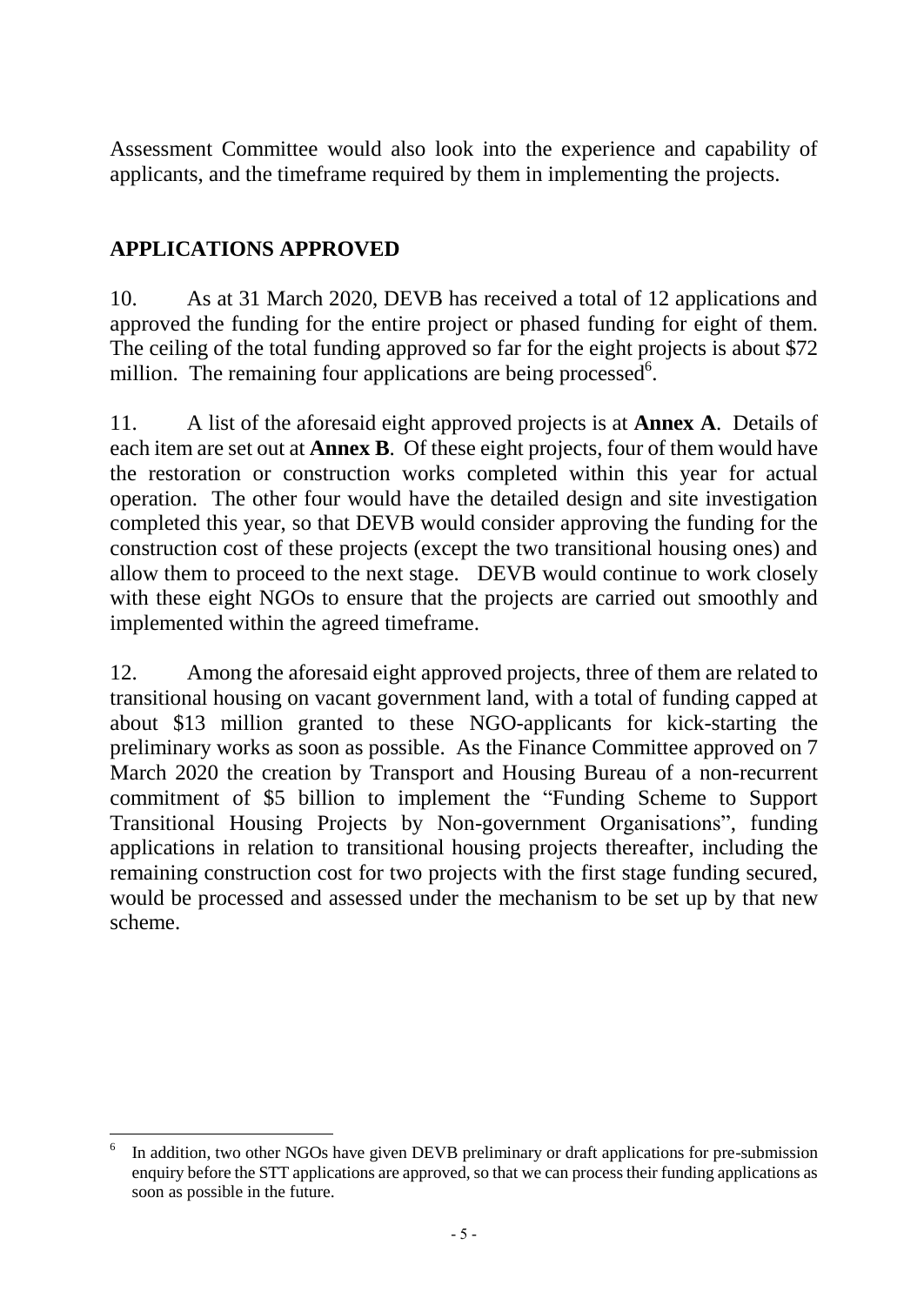# **MONITORING AND CONTROL**

13. Apart from executing the relevant STT, successful applicants are required to sign a separate funding agreement with DEVB in respect of the use of the funding. Each approved grant is disbursed by installments, normally on a reimbursement basis, subject to the fulfillment of project milestones in the funding agreement and the verification of certified invoices or bills with an aim to achieve prudence in the use of public money. If an NGO indicates genuine difficulty in using its cash flow to settle bills for the consultancy or construction fees before seeking a reimbursement subsequently, DEVB would, in accordance with actual circumstances of individual cases, consider granting an advance payment on a limited basis for the NGO to settle any outstanding bill as soon as possible and proceed with the project.

14. Successful applicants must keep a proper set of books and records for their projects receiving funding support under the scheme. They are required to submit regular progress reports and financial reports against the milestones agreed in the funding agreements until completion of the projects. They are also required to submit audited statements certified by independent auditors upon project completion. A mechanism is in place to suspend disbursement of funding or even cease a project in case of unsatisfactory project progress or contravention of the funding guidelines. DEVB reserves the right to require refund of the amounts already disbursed for a curtailed project.

# **WAY FORWARD**

15. DEVB and LandsD would continue to promote the scheme proactively among other interested NGOs, so that more vacant government land/school premises may be used for various non-profit-making community uses. We also hope that this progress report which introduces the approved cases during the first year of the scheme's operation may encourage other NGOs to come forward. We would review the implementation of the scheme in a timely manner in the light of experience accumulated.

16. Members are invited to note the above implementation progress of the funding scheme.

**Development Bureau April 2020**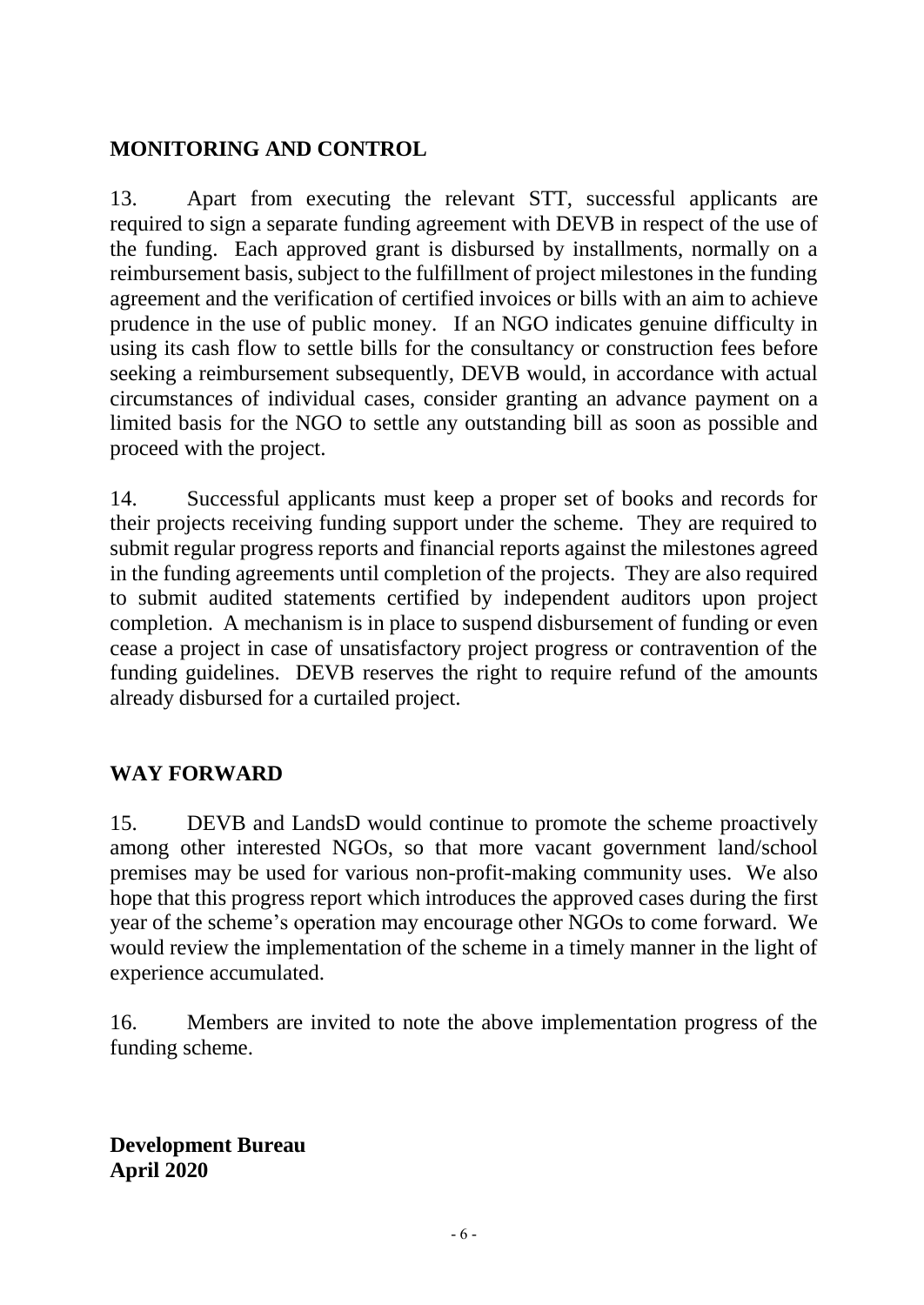### **Funding Scheme to Support the Use of Vacant Government Sites by Non-government Organisations Applications with Funding Approved (As at 31 March 2020)**

|     | $(A)$ One-off funding approval for the entire projects                                       |                                            |                                                          |                                                        |                                                                            |                                                    |
|-----|----------------------------------------------------------------------------------------------|--------------------------------------------|----------------------------------------------------------|--------------------------------------------------------|----------------------------------------------------------------------------|----------------------------------------------------|
|     | <b>Site Location</b>                                                                         | <b>Name of Applicant</b>                   | <b>Short-term Uses</b><br><b>Applied For</b>             | <b>Initial Funding</b><br><b>Applied For By NGOs</b> * | <b>Ceiling of Funding</b><br>Approved $(\$)^{\#}$                          | <b>Time of Signing</b><br><b>Funding Agreement</b> |
|     | Small Trader New Village, Yuen Long<br>(Ex-Small Trader New Village Public<br>School)        | Yuen Long Kam Kwong<br>Church              | Integrated community<br>service centre                   | \$7 million                                            | \$7.5 million                                                              | October 2019                                       |
|     | Ko Po San Tsuen, Kam Tin,<br>Yuen Long                                                       | House of Joy & Mercy                       | Animal boarding<br>establishment                         | \$6 million                                            | \$7.4 million                                                              | October 2019                                       |
|     | (B) Funding approved for the entire project in stages                                        |                                            |                                                          |                                                        |                                                                            |                                                    |
|     | Shing Sai Road, Kennedy Town                                                                 | Rough C                                    | Community garden                                         | \$41 million                                           | Stage 1: \$2.6 million<br>Stage 2: \$35.6 million<br>Total: \$38.2 million | Stage 1: June 2019<br>Stage 2: October 2019        |
| (C) | Stage 1 funding approved for preliminary works (i.e. detailed design and site investigation) |                                            |                                                          |                                                        |                                                                            |                                                    |
|     | Lin Ma Hang Road, Ta Kwu Ling<br>(Ex-Sam Wo Public School)                                   | Hong Kong Seeing Eye<br>Dog Services       | Guide dog training<br>school and ancillary<br>facilities | Entire project:<br>\$39 million                        | Stage 1: \$3 million                                                       | October 2019                                       |
|     | Ha Chuk Yuen Road, San Tin, Yuen<br>Long (Ex-Chuk Hing Public School)                        | Fruit Garden Social<br>Enterprise          | Organic farm and<br>animal training centre               | Entire project:<br>\$25 million                        | Stage 1: \$2.1 million                                                     | November 2019                                      |
|     | (D) Applications in relation to transitional housing                                         |                                            |                                                          |                                                        |                                                                            |                                                    |
| 6   | Victoria Road, Mount Davis                                                                   | Society for Community<br>Organization      | <b>Transitional housing</b>                              | Entire project:<br>\$5.9 million                       | \$5.9 million $\hat{}$                                                     | October 2019                                       |
|     | Yip Shing Street, Kwai Chung                                                                 | The Hong Kong Council<br>of Social Service | <b>Transitional housing</b>                              | Preliminary works:<br>\$2.9 million                    | \$2.9 million                                                              | November 2019                                      |
|     | Junction at Hoi Hing Road/Hoi Kok<br>Street, Tsuen Wan                                       | Yan Chai Hospital Board                    | <b>Transitional housing</b>                              | Preliminary works:<br>\$3.3 million                    | \$3.3 million                                                              | April 2020 (expected)                              |

#### **Notes:**

\* Initial estimated cost of restoration works indicated on the application forms.

- # DEVB has discussed and clarified essential details of the proposed works and the cost estimates with NGO-applicants with reference to the information provided in the application forms. Upon verification, the Assessment Committee would consider and decide on the funding ceiling approved for individual projects. As NGOs might not be able to grasp the estimated expenditure realistically at the time when they submitted applications, the approved funding ceiling could be different from the funding amount originally applied for. The actual funding to be disbursed by installments (on a reimbursement basis) would depend on the implementation of the projects.
- ^ An additional \$1.5 million was approved to entrust Civil Engineering and Development Department to assist the NGO-applicant in carrying out upgrading works for the adjoining slope.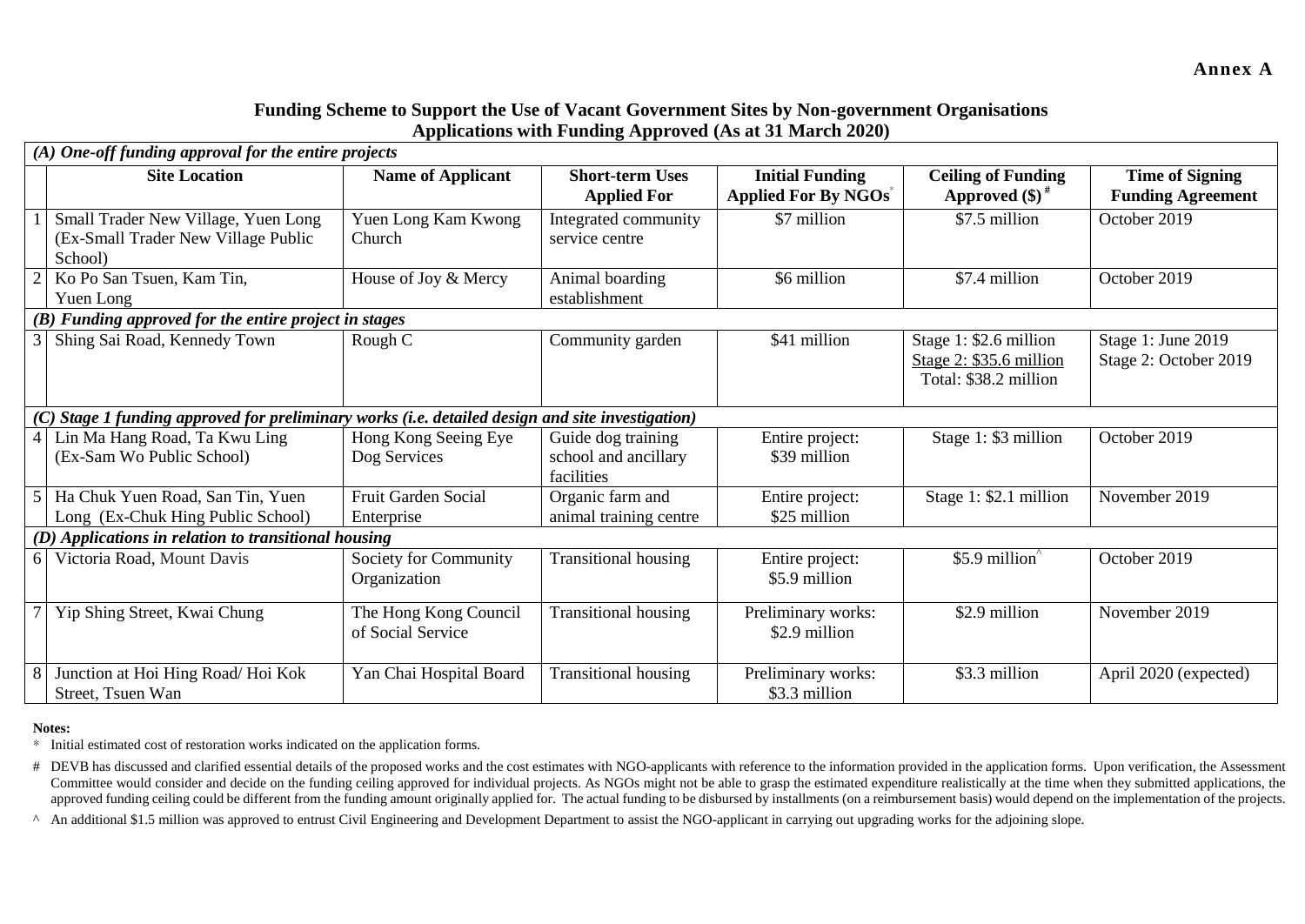### **(A) One-off funding approval for the entire projects**

Item No.: 1

| <b>A. Basic Information</b>                       |                                                                                                                                                                                                                                                                                                                                                                                                                                                                                                                                                                                                                                                                                                                                                                                                                        |  |  |
|---------------------------------------------------|------------------------------------------------------------------------------------------------------------------------------------------------------------------------------------------------------------------------------------------------------------------------------------------------------------------------------------------------------------------------------------------------------------------------------------------------------------------------------------------------------------------------------------------------------------------------------------------------------------------------------------------------------------------------------------------------------------------------------------------------------------------------------------------------------------------------|--|--|
| Name of Applicant:                                | Yuen Long Kam Kwong Church                                                                                                                                                                                                                                                                                                                                                                                                                                                                                                                                                                                                                                                                                                                                                                                             |  |  |
| Site Location:                                    | Small Trader New Village, Yuen Long                                                                                                                                                                                                                                                                                                                                                                                                                                                                                                                                                                                                                                                                                                                                                                                    |  |  |
|                                                   | (Ex-Small Trader New Village Public School)                                                                                                                                                                                                                                                                                                                                                                                                                                                                                                                                                                                                                                                                                                                                                                            |  |  |
| Current Outline Zoning Plan (OZP)<br>Zoning:      | "Undetermined"                                                                                                                                                                                                                                                                                                                                                                                                                                                                                                                                                                                                                                                                                                                                                                                                         |  |  |
| STT Term:                                         | 3 years certain and thereafter quarterly                                                                                                                                                                                                                                                                                                                                                                                                                                                                                                                                                                                                                                                                                                                                                                               |  |  |
| Site Area:                                        | About 900 square metres $(m^2)$                                                                                                                                                                                                                                                                                                                                                                                                                                                                                                                                                                                                                                                                                                                                                                                        |  |  |
| Gross Floor Area (GFA) of Existing<br>Structures: | About $500 \text{ m}^2$                                                                                                                                                                                                                                                                                                                                                                                                                                                                                                                                                                                                                                                                                                                                                                                                |  |  |
| Short-term Uses Applied For:                      | Integrated community service centre                                                                                                                                                                                                                                                                                                                                                                                                                                                                                                                                                                                                                                                                                                                                                                                    |  |  |
|                                                   | With the completion of several new private and public housing<br>developments in Yuen Long District, the demand for social<br>services is on the rise. To serve the increasing population, Yuen<br>Long needs more community service centres to cater for the needs<br>of residents of different backgrounds. The NGO is revitalising the<br>vacant school premises and turning them into an integrated<br>community service centre providing a wide range of social<br>services to low-income families and promoting youth<br>development. Upon completion of works, the premises can<br>provide facilities including five multi-purpose function rooms, a<br>library, and open-ended indoor space to host different kinds of<br>activities such as tutorial classes, interest groups and leisure<br>activities, etc. |  |  |
| <b>B. Details of Funding Approved</b>             |                                                                                                                                                                                                                                                                                                                                                                                                                                                                                                                                                                                                                                                                                                                                                                                                                        |  |  |
| Initial Funding Applied For:                      | \$7 million                                                                                                                                                                                                                                                                                                                                                                                                                                                                                                                                                                                                                                                                                                                                                                                                            |  |  |
| Ceiling of Funding Approved:                      | $$7.5$ million <sup>#</sup>                                                                                                                                                                                                                                                                                                                                                                                                                                                                                                                                                                                                                                                                                                                                                                                            |  |  |
| Time of Signing Funding<br>Agreement:             | October 2019                                                                                                                                                                                                                                                                                                                                                                                                                                                                                                                                                                                                                                                                                                                                                                                                           |  |  |
| Scope of Funding:                                 | Detailed design and revitalisation works                                                                                                                                                                                                                                                                                                                                                                                                                                                                                                                                                                                                                                                                                                                                                                               |  |  |
|                                                   | The funding is approved for engaging consultants for detailed<br>design of the proposed integrated community service centre;<br>submissions to relevant authorities; management of works<br>contracts and site supervision; engaging contractors to pursue<br>preliminary works for site investigation and surveys and<br>revitalisation works.                                                                                                                                                                                                                                                                                                                                                                                                                                                                        |  |  |
| Progress:                                         | The NGO has engaged a consultancy firm to complete the detailed<br>design. Now it has engaged a contractor through open tender to<br>implement construction works for the revitalisation of the vacant<br>school premises.                                                                                                                                                                                                                                                                                                                                                                                                                                                                                                                                                                                             |  |  |
| <b>Expected Completion Time:</b>                  | Q3/2020                                                                                                                                                                                                                                                                                                                                                                                                                                                                                                                                                                                                                                                                                                                                                                                                                |  |  |
|                                                   |                                                                                                                                                                                                                                                                                                                                                                                                                                                                                                                                                                                                                                                                                                                                                                                                                        |  |  |

# DEVB has discussed and clarified essential details of the proposed works and the cost estimates with the NGO-applicant with reference to the information provided in the application form. Upon verification, the Assessment Committee considered and decided on the funding ceiling approved for the project. As the NGO might not be able to grasp the estimated expenditure realistically at the time when it submitted the application, the approved funding ceiling is different from the funding amount originally applied for. The actual funding to be disbursed by installments (on a reimbursement basis) would depend on the implementation of the project.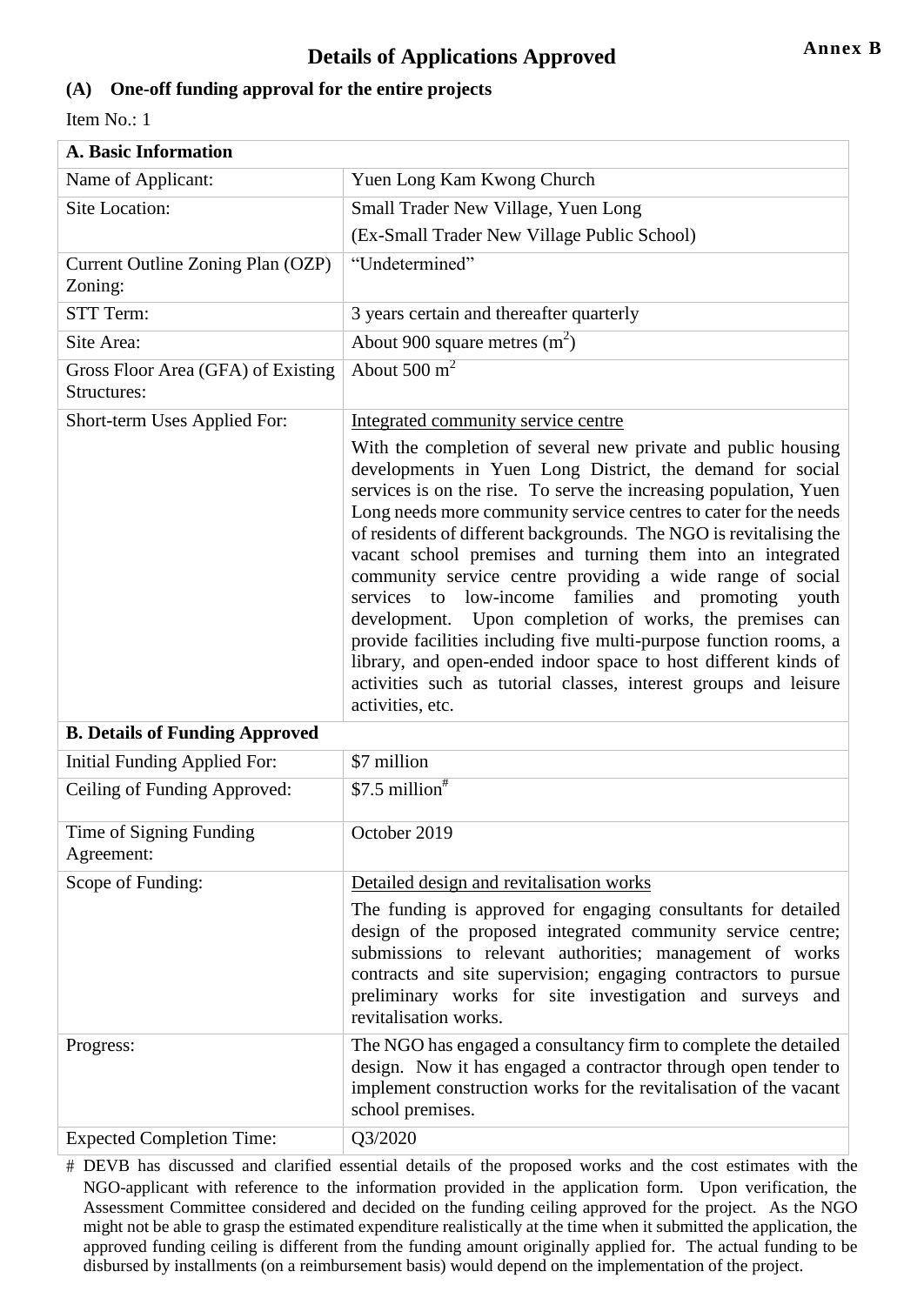### **(A) One-off funding approval for the entire projects**

Item No.: 2

| A. Basic Information                  |                                                                                                                                                                                                                                                                                                                                                                                                                                                         |
|---------------------------------------|---------------------------------------------------------------------------------------------------------------------------------------------------------------------------------------------------------------------------------------------------------------------------------------------------------------------------------------------------------------------------------------------------------------------------------------------------------|
| Name of Applicant:                    | House of Joy & Mercy                                                                                                                                                                                                                                                                                                                                                                                                                                    |
| Site Location:                        | Ko Po San Tsuen, Kam Tin, Yuen Long                                                                                                                                                                                                                                                                                                                                                                                                                     |
| Current OZP Zoning:                   | "Agriculture"                                                                                                                                                                                                                                                                                                                                                                                                                                           |
| STT Term:                             | From the date of possession up to 3 August 2021 and thereafter<br>quarterly                                                                                                                                                                                                                                                                                                                                                                             |
| Site Area:                            | About $1,100 \text{ m}^2$                                                                                                                                                                                                                                                                                                                                                                                                                               |
| <b>GFA</b> of Existing Structures:    | Vacant site (not applicable)                                                                                                                                                                                                                                                                                                                                                                                                                            |
| Short-term Uses Applied For:          | Animal boarding establishment                                                                                                                                                                                                                                                                                                                                                                                                                           |
|                                       | The NGO is proposing to construct a temporary one-storey structure,<br>enclosed with soundproofing and heat insulation materials, to provide<br>stray animals with a temporary place to live. After completion of<br>construction works, it is expected to provide facilities including an<br>indoor, air-conditioned animal living area, an outdoor training ground<br>with a green landscape, an animal isolation room, a storeroom and an<br>office. |
|                                       | The NGO is expanding its operation in the North East New Territories<br>to accommodate animals affected by New Development Areas<br>projects.                                                                                                                                                                                                                                                                                                           |
| <b>B. Details of Funding Approved</b> |                                                                                                                                                                                                                                                                                                                                                                                                                                                         |
| Initial Funding Applied For:          | \$6 million                                                                                                                                                                                                                                                                                                                                                                                                                                             |
| Ceiling of Funding Approved:          | $$7.4$ million <sup>#</sup>                                                                                                                                                                                                                                                                                                                                                                                                                             |
| Time of Signing Funding<br>Agreement: | October 2019                                                                                                                                                                                                                                                                                                                                                                                                                                            |
| Scope of Funding:                     | Detailed design and construction works                                                                                                                                                                                                                                                                                                                                                                                                                  |
|                                       | The funding is approved for engaging consultants for detailed design<br>of the proposed animal boarding establishment; submissions to<br>Buildings Department and relevant authorities; management of works<br>contracts and site supervision; engaging contractors to pursue<br>preliminary works for site investigation and surveys and the proposed<br>construction works.                                                                           |
| Progress:                             | The NGO has engaged a consultancy firm to complete detailed design<br>preliminarily and submitted drawings and supplementary information<br>Buildings Department and other government departments<br>to<br>concerned. Now the NGO is preparing an open tendering exercise to<br>engage a contractor to commence construction works in the coming<br>months.                                                                                             |
| <b>Expected Completion Time:</b>      | Q3/2020                                                                                                                                                                                                                                                                                                                                                                                                                                                 |

# DEVB has discussed and clarified essential details of the proposed works and the cost estimates with the NGO-applicant with reference to the information provided in the application form. Upon verification, the Assessment Committee considered and decided on the funding ceiling approved for the project. As the NGO might not be able to grasp the estimated expenditure realistically at the time when it submitted the application, the approved funding ceiling is different from the funding amount originally applied for. The actual funding to be disbursed by installments (on a reimbursement basis) would depend on the implementation of the project.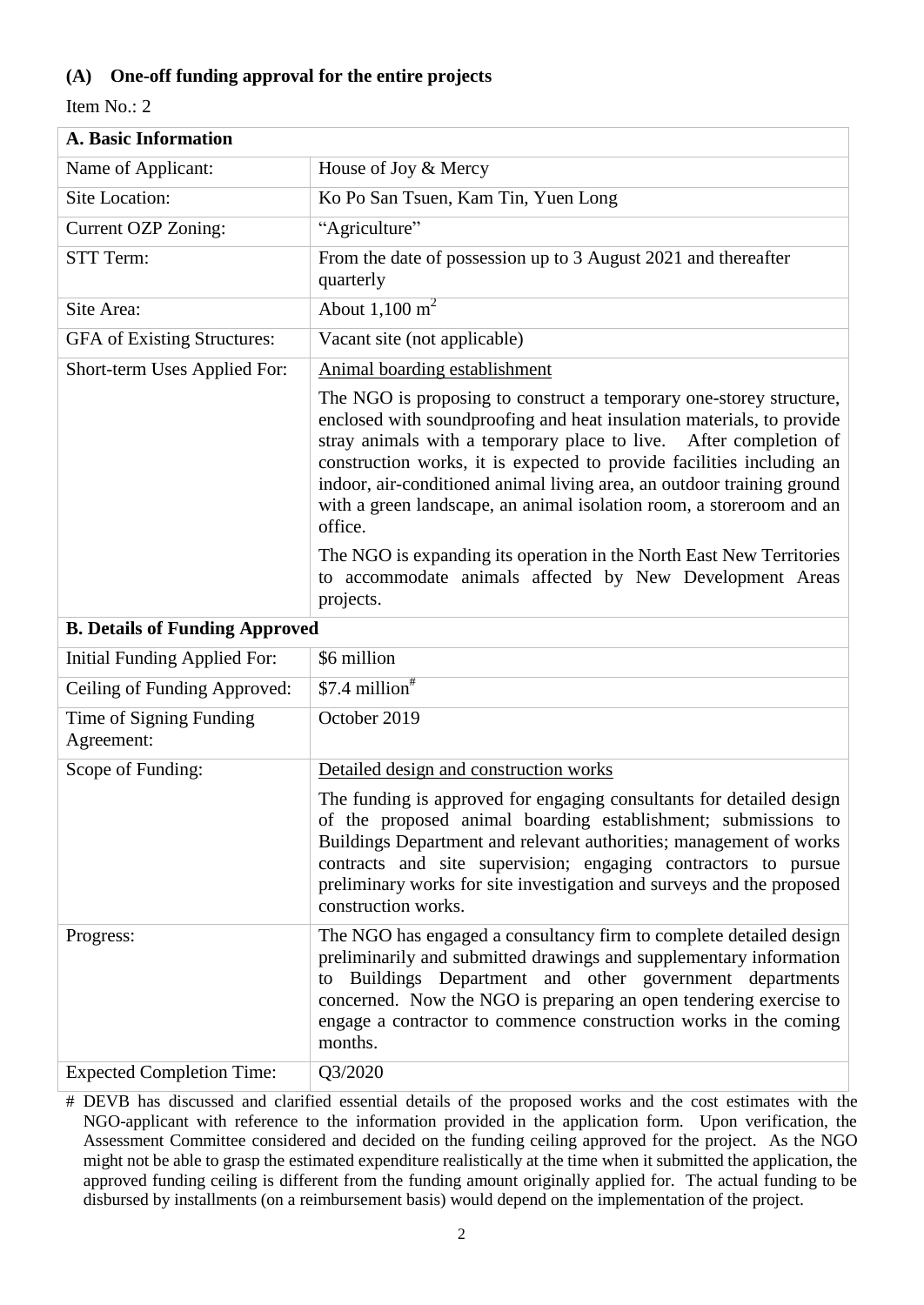# **(B) Funding approved for the entire project in stages**

| <b>A. Basic Information</b>           |                                                                                                                                                                                                                                                                                                                                                                                                                                                                                                                                                                                                       |  |
|---------------------------------------|-------------------------------------------------------------------------------------------------------------------------------------------------------------------------------------------------------------------------------------------------------------------------------------------------------------------------------------------------------------------------------------------------------------------------------------------------------------------------------------------------------------------------------------------------------------------------------------------------------|--|
| Name of Applicant:                    | Rough C                                                                                                                                                                                                                                                                                                                                                                                                                                                                                                                                                                                               |  |
| Site Location:                        | Shing Sai Road, Kennedy Town                                                                                                                                                                                                                                                                                                                                                                                                                                                                                                                                                                          |  |
| <b>Current OZP Zoning:</b>            | "Other Specified Uses" annotated "Cargo Handling Area"                                                                                                                                                                                                                                                                                                                                                                                                                                                                                                                                                |  |
| STT Term:                             | 3 years certain and thereafter quarterly                                                                                                                                                                                                                                                                                                                                                                                                                                                                                                                                                              |  |
| Site Area:                            | About $1,900 \text{ m}^2$                                                                                                                                                                                                                                                                                                                                                                                                                                                                                                                                                                             |  |
| <b>GFA</b> of Existing Structures:    | Vacant site (not applicable)                                                                                                                                                                                                                                                                                                                                                                                                                                                                                                                                                                          |  |
| Short-term Uses Applied For:          | Community garden                                                                                                                                                                                                                                                                                                                                                                                                                                                                                                                                                                                      |  |
|                                       | The proposed community garden is expected to bring diversity and<br>vibrancy to the Belcher Bay Promenade.<br>Upon completion of<br>construction works, the community garden would operate in an<br>open-ended manner, and its outdoor area (about $1500 \text{ m}^2$ ) would be<br>It would adopt an inclusive design and flexible<br>open all day.<br>management style for use by members of the public and their pets. In<br>addition, a 6-meter-high greenhouse would help promote community<br>farming. The NGO may also enhance public participation by organising<br>various community events. |  |
| <b>B. Details of Funding Approved</b> |                                                                                                                                                                                                                                                                                                                                                                                                                                                                                                                                                                                                       |  |
| Initial Funding Applied For:          | Entire project: \$41 million                                                                                                                                                                                                                                                                                                                                                                                                                                                                                                                                                                          |  |
| Ceiling of Funding Approved:          | Stage 1: \$2.6 million                                                                                                                                                                                                                                                                                                                                                                                                                                                                                                                                                                                |  |
|                                       | Stage $2: $35.6$ million                                                                                                                                                                                                                                                                                                                                                                                                                                                                                                                                                                              |  |
|                                       | Total: \$38.2 million                                                                                                                                                                                                                                                                                                                                                                                                                                                                                                                                                                                 |  |
| Time of Signing Funding<br>Agreement: | Stage 1: June 2019<br>Stage 2: October 2019                                                                                                                                                                                                                                                                                                                                                                                                                                                                                                                                                           |  |
| Scope of Funding:                     | Stage 1: Detailed design and site investigation                                                                                                                                                                                                                                                                                                                                                                                                                                                                                                                                                       |  |
|                                       | The funding is approved for engaging consultants for detailed design of<br>a proposed community garden; submissions to Buildings Department<br>and relevant authorities; management of works contracts and site<br>supervision; engaging contractors to pursue preliminary works for site<br>investigation and surveys and the proposed construction works.                                                                                                                                                                                                                                           |  |
|                                       | Stage 2: Construction works                                                                                                                                                                                                                                                                                                                                                                                                                                                                                                                                                                           |  |
|                                       | The funding is approved for constructing a community garden<br>comprising a greenhouse, farming and open areas, and ancillary<br>facilities including rain shelters, event space, pantry, reflective pool, as<br>well as staff office and toilets, etc.                                                                                                                                                                                                                                                                                                                                               |  |
| Progress:                             | The consultancy firm engaged by the NGO has completed the detailed<br>design. The site investigation and surveys are also completed by<br>contractors engaged by the NGO. Now the NGO is assessing tenders to<br>engage a contractor to commence construction works thereafter.                                                                                                                                                                                                                                                                                                                       |  |
| <b>Expected Completion Time:</b>      | Q4/2020                                                                                                                                                                                                                                                                                                                                                                                                                                                                                                                                                                                               |  |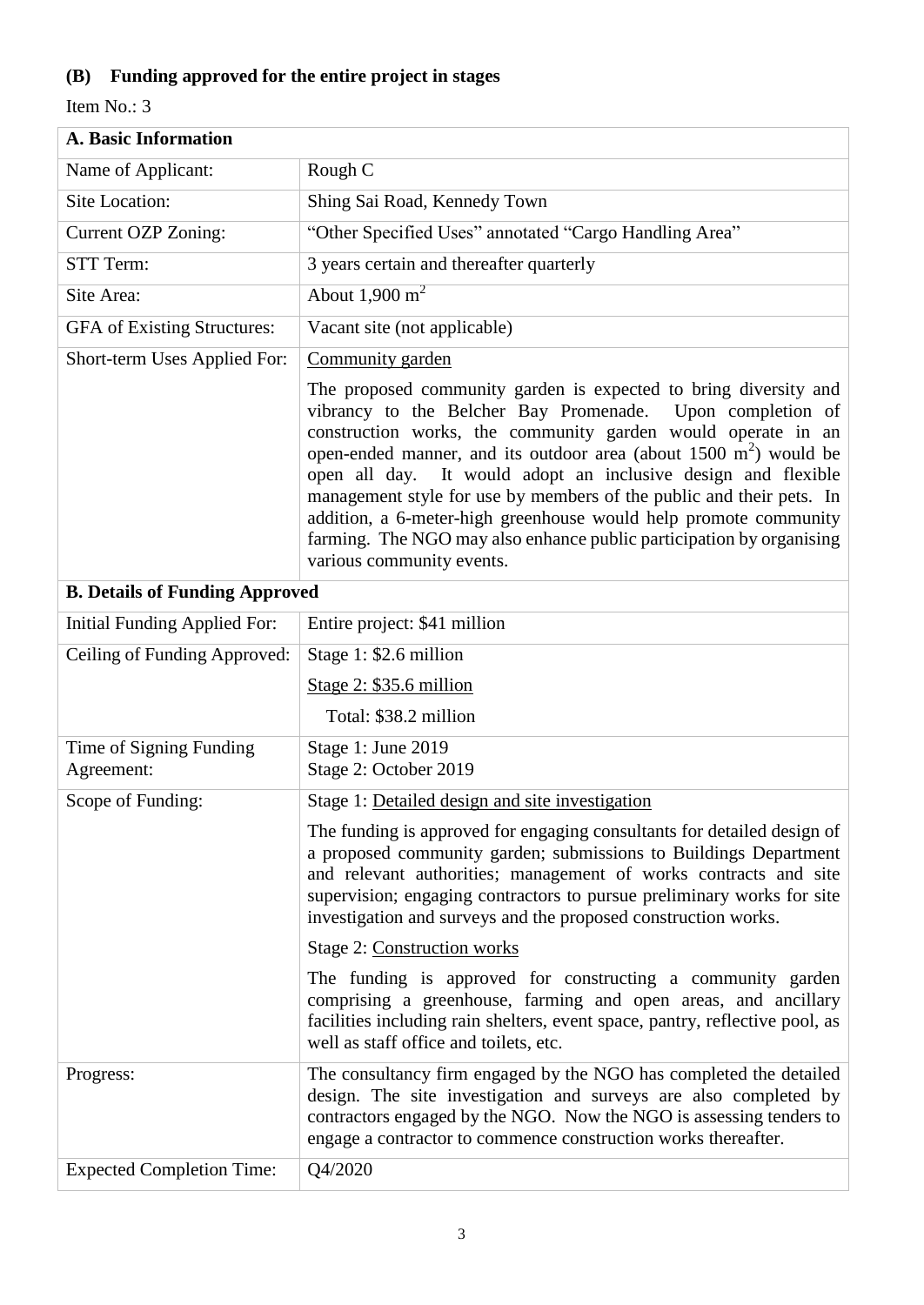# **(C) Stage 1 funding approved for preliminary works (i.e. detailed design and site investigation)**

| <b>A. Basic Information</b>                                                         |                                                                                                                                                                                                                                                                                                                                                                                                                                                                                               |  |  |
|-------------------------------------------------------------------------------------|-----------------------------------------------------------------------------------------------------------------------------------------------------------------------------------------------------------------------------------------------------------------------------------------------------------------------------------------------------------------------------------------------------------------------------------------------------------------------------------------------|--|--|
| Name of Applicant:                                                                  | Hong Kong Seeing Eye Dog Services                                                                                                                                                                                                                                                                                                                                                                                                                                                             |  |  |
| <b>Site Location:</b>                                                               | Lin Ma Hang Road, Ta Kwu Ling (Ex-Sam Wo Public School)                                                                                                                                                                                                                                                                                                                                                                                                                                       |  |  |
| <b>Current OZP Zoning:</b>                                                          | "Government, Institution or Community"                                                                                                                                                                                                                                                                                                                                                                                                                                                        |  |  |
| STT Term:                                                                           | 5 years certain and thereafter quarterly                                                                                                                                                                                                                                                                                                                                                                                                                                                      |  |  |
| Site Area:                                                                          | About $2,400 \text{ m}^2$                                                                                                                                                                                                                                                                                                                                                                                                                                                                     |  |  |
| <b>GFA</b> of Existing Structures:                                                  | About $500 \text{ m}^2$                                                                                                                                                                                                                                                                                                                                                                                                                                                                       |  |  |
| Short-term Uses Applied For:                                                        | Guide dog training school and ancillary facilities                                                                                                                                                                                                                                                                                                                                                                                                                                            |  |  |
|                                                                                     | The NGO is restoring the current one-storey buildings and open area<br>for a guide dog training school and some ancillary facilities. Upon<br>completion of construction works, the site would provide facilities<br>such as an outdoor training ground, an indoor training block and<br>lecture rooms, a public education and resource centre, an office and a<br>conference room, store and laundry rooms, medical rooms/ isolated<br>block, a dog pool and a breeding area.                |  |  |
| <b>B. Details of Funding Approved</b>                                               |                                                                                                                                                                                                                                                                                                                                                                                                                                                                                               |  |  |
| Initial Funding Applied For:                                                        | Entire project: \$39 million                                                                                                                                                                                                                                                                                                                                                                                                                                                                  |  |  |
| Ceiling of Funding Approved:                                                        | Stage 1: \$3 million                                                                                                                                                                                                                                                                                                                                                                                                                                                                          |  |  |
| Time of Signing Funding<br>Agreement:                                               | October 2019                                                                                                                                                                                                                                                                                                                                                                                                                                                                                  |  |  |
| Scope of Funding:                                                                   | Detailed design and site investigation                                                                                                                                                                                                                                                                                                                                                                                                                                                        |  |  |
|                                                                                     | The funding is approved for engaging consultants for detailed design<br>of a proposed guide dog training school and ancillary facilities;<br>submissions to Buildings Department and relevant authorities;<br>management of works contracts and site supervision; and engaging<br>contractors to pursue preliminary works for site investigation and<br>surveys including utility survey, tree survey, slope survey, structural<br>assessment and asbestos survey of the existing buildings.  |  |  |
| Progress:                                                                           | The consultancy firm engaged by the NGO has completed the detailed<br>design preliminarily. The site investigation and surveys are also<br>completed by contractors engaged by the NGO. It has submitted<br>drawings and supplementary information to Buildings Department and<br>other government departments concerned. When the detailed design is<br>ready, it would apply for the stage 2 funding and engage a contractor<br>through open tendering to kick-start the restoration works. |  |  |
| <b>Expected Completion Time</b><br>(For Detailed Design and Site<br>Investigation): | Q2/2020                                                                                                                                                                                                                                                                                                                                                                                                                                                                                       |  |  |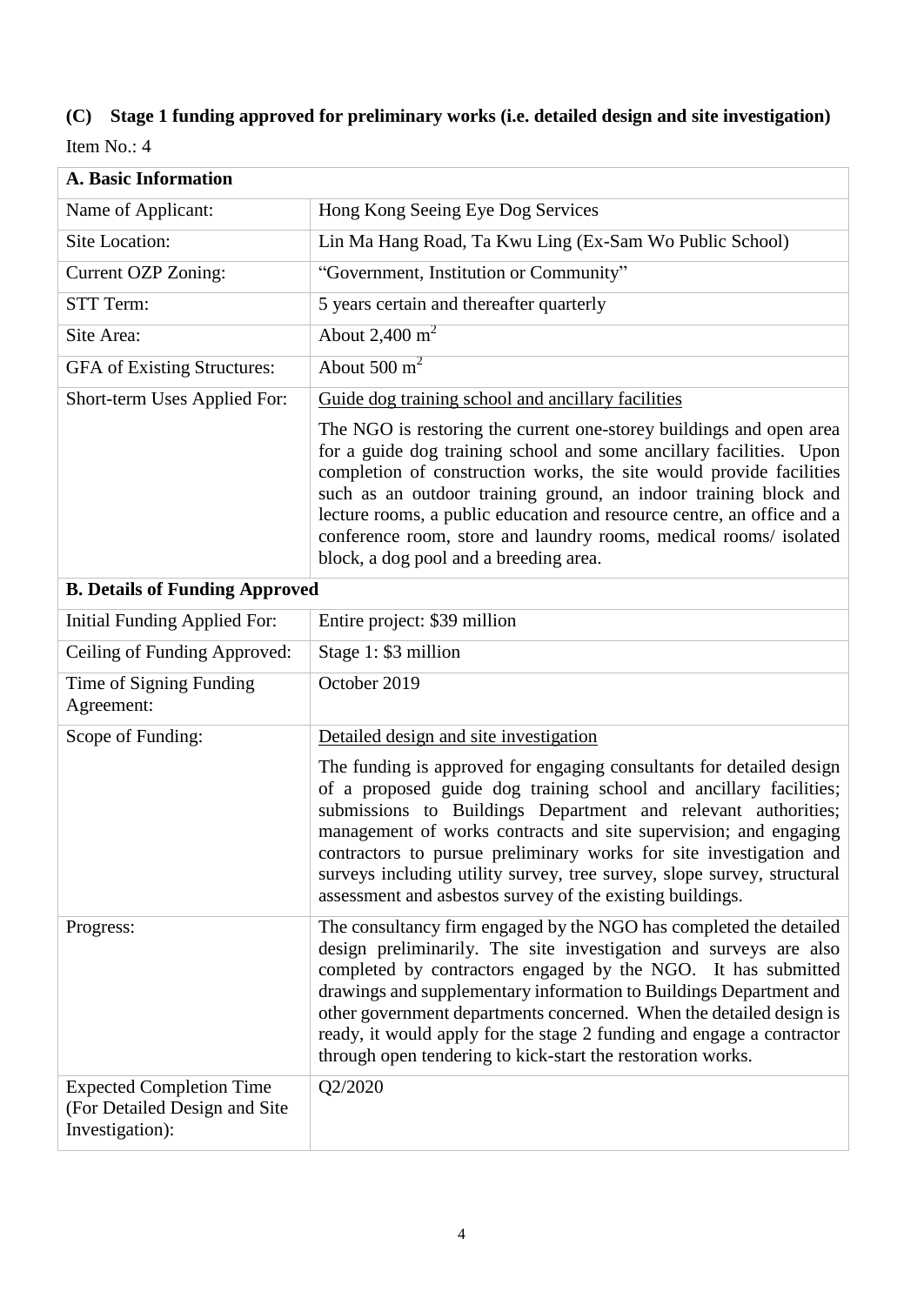# **(C) Stage 1 funding approved for preliminary works (i.e. detailed design and site investigation)**

| <b>A. Basic Information</b>                                                         |                                                                                                                                                                                                                                                                                                                                                                                                                                                                                                                                                      |  |
|-------------------------------------------------------------------------------------|------------------------------------------------------------------------------------------------------------------------------------------------------------------------------------------------------------------------------------------------------------------------------------------------------------------------------------------------------------------------------------------------------------------------------------------------------------------------------------------------------------------------------------------------------|--|
| Name of Applicant:                                                                  | Fruit Garden Social Enterprise                                                                                                                                                                                                                                                                                                                                                                                                                                                                                                                       |  |
| Site Location:                                                                      | Ha Chuk Yuen Road, San Tin, Yuen Long (Ex-Chuk Hing Public<br>School)                                                                                                                                                                                                                                                                                                                                                                                                                                                                                |  |
| Current OZP Zoning:                                                                 | "Village Type Development"                                                                                                                                                                                                                                                                                                                                                                                                                                                                                                                           |  |
| STT Term:                                                                           | From the date of possession up to 2 August 2022 and thereafter<br>quarterly                                                                                                                                                                                                                                                                                                                                                                                                                                                                          |  |
| Site Area:                                                                          | About $1,600 \text{ m}^2$                                                                                                                                                                                                                                                                                                                                                                                                                                                                                                                            |  |
| <b>GFA</b> of Existing Structures:                                                  | About $900 \text{ m}^2$                                                                                                                                                                                                                                                                                                                                                                                                                                                                                                                              |  |
| Short-term Uses Applied For:                                                        | Organic farm and animal training centre                                                                                                                                                                                                                                                                                                                                                                                                                                                                                                              |  |
|                                                                                     | The NGO proposes to restore the current four buildings (one<br>two-storey and the rest one-storey) into various multi-functional<br>rooms to provide a range of community services, such as organic<br>hydroponic cultivation, training classes for dog owners, craft-making<br>classes, youth services, social activities and reading area in<br>collaboration with nearby residents and other NGOs.<br>Upon<br>completion of the construction works, the NGO may provide some job<br>opportunities through the delivery of the aforesaid services. |  |
| <b>B. Details of Funding Approved</b>                                               |                                                                                                                                                                                                                                                                                                                                                                                                                                                                                                                                                      |  |
| Initial Funding Applied For:                                                        | Entire project: \$25 million                                                                                                                                                                                                                                                                                                                                                                                                                                                                                                                         |  |
| Ceiling of Funding Approved:                                                        | Stage 1: \$2.1 million                                                                                                                                                                                                                                                                                                                                                                                                                                                                                                                               |  |
| Time of Signing Funding<br>Agreement:                                               | November 2019                                                                                                                                                                                                                                                                                                                                                                                                                                                                                                                                        |  |
| Scope of Funding:                                                                   | Detailed design and site investigation                                                                                                                                                                                                                                                                                                                                                                                                                                                                                                               |  |
|                                                                                     | The funding is approved for engaging consultants for detailed design<br>of a proposed organic farm and animal training centre; submissions to<br>Buildings Department and relevant authorities; management of works<br>contracts and site supervision; and engaging contractors to pursue<br>preliminary works for site investigation and surveys including utility<br>survey, tree survey, slope survey, structural assessment and asbestos<br>survey of the existing buildings.                                                                    |  |
| Progress:                                                                           | The NGO has engaged a consultancy firm to carry out the detailed<br>design and is preparing to submit drawings and supplementary<br>information to Buildings Department and other government<br>departments concerned. Now it is preparing to draft tender documents<br>to engage contractors through an open tendering exercise to pursue<br>preliminary works for site investigation and surveys.                                                                                                                                                  |  |
| <b>Expected Completion Time</b><br>(For Detailed Design and Site<br>Investigation): | Q3/2020                                                                                                                                                                                                                                                                                                                                                                                                                                                                                                                                              |  |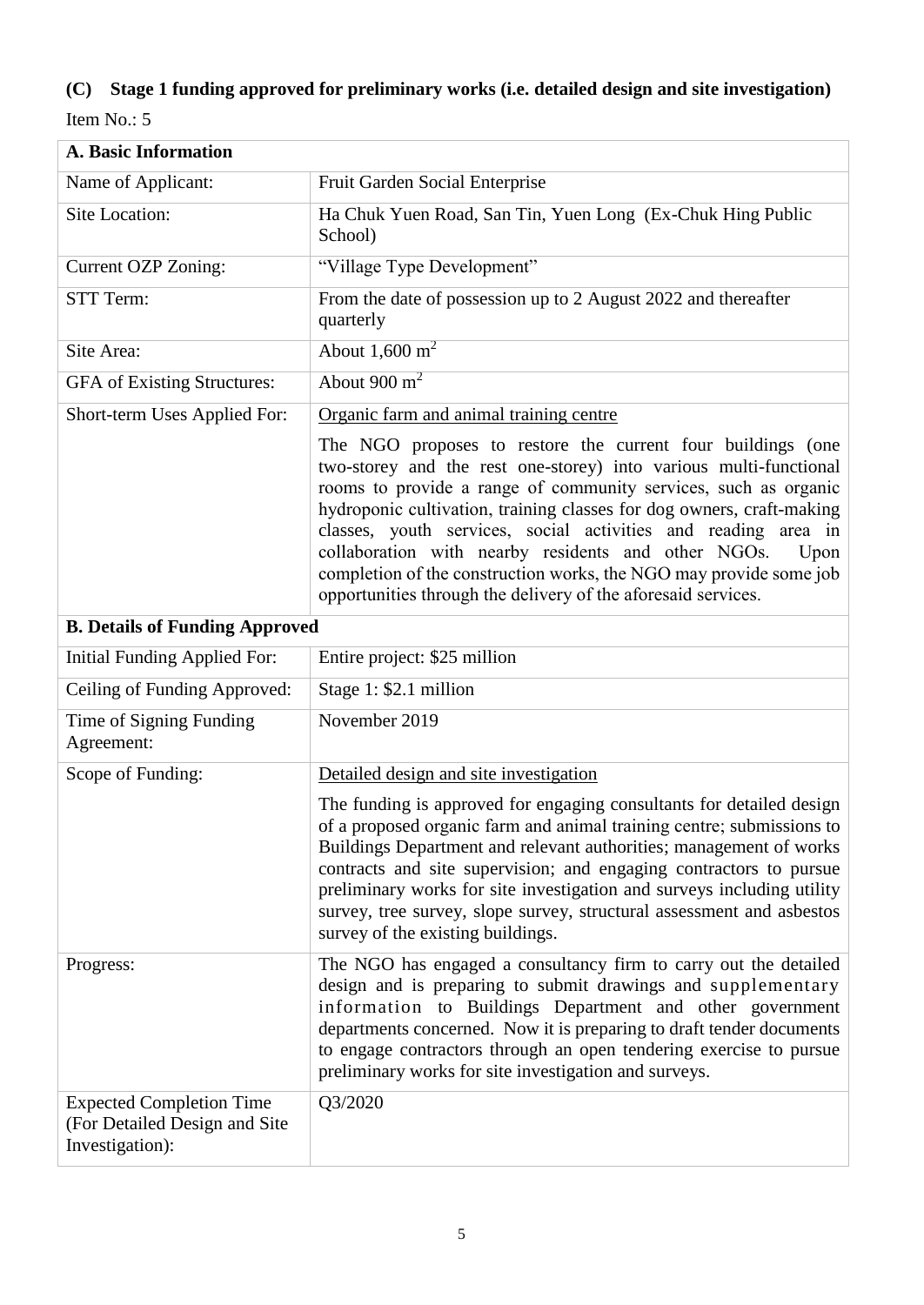# **(D) Applications in relation to transitional housing**

| A. Basic Information                  |                                                                                                                                                                                                                                                                                                                                                                                                                                                                                                       |  |
|---------------------------------------|-------------------------------------------------------------------------------------------------------------------------------------------------------------------------------------------------------------------------------------------------------------------------------------------------------------------------------------------------------------------------------------------------------------------------------------------------------------------------------------------------------|--|
| Name of Applicant:                    | Society for Community Organization                                                                                                                                                                                                                                                                                                                                                                                                                                                                    |  |
| Site Location:                        | Victoria Road, Mount Davis (Ex-Mount Davis Caritas Centre<br>& Ex-Mount Davis Caritas Jockey Club Hostel)                                                                                                                                                                                                                                                                                                                                                                                             |  |
| <b>Current OZP Zoning:</b>            | "Government, Institution or Community"                                                                                                                                                                                                                                                                                                                                                                                                                                                                |  |
| STT Term:                             | 5 years certain                                                                                                                                                                                                                                                                                                                                                                                                                                                                                       |  |
| Site Area:                            | About $200 \text{ m}^2$                                                                                                                                                                                                                                                                                                                                                                                                                                                                               |  |
| <b>GFA</b> of Existing Structures:    | About $200 \text{ m}^2$                                                                                                                                                                                                                                                                                                                                                                                                                                                                               |  |
| Short-term Uses Applied For:          | <b>Transitional housing</b>                                                                                                                                                                                                                                                                                                                                                                                                                                                                           |  |
|                                       | The NGO is restoring the current four-storey building to<br>13<br>transitional housing<br>provide 11<br>units,<br>to<br>each<br>accommodating one to two residents. The occupants may pay a<br>below-market rent to the NGO which would also provide some<br>social services.                                                                                                                                                                                                                         |  |
| <b>B. Details of Funding Approved</b> |                                                                                                                                                                                                                                                                                                                                                                                                                                                                                                       |  |
| Initial Funding Applied For:          | Entire project: \$5.9 million                                                                                                                                                                                                                                                                                                                                                                                                                                                                         |  |
| Ceiling of Funding Approved:          | Entire project: \$5.9 million                                                                                                                                                                                                                                                                                                                                                                                                                                                                         |  |
|                                       | In addition, \$1.5 million was approved to entrust Civil<br>Engineering and Development Department to assist the<br>applicant in carrying out upgrading works to the adjoining<br>slope.                                                                                                                                                                                                                                                                                                              |  |
| Time of Signing Funding Agreement:    | October 2019                                                                                                                                                                                                                                                                                                                                                                                                                                                                                          |  |
| Scope of Funding:                     | Detailed design, site investigation and construction works                                                                                                                                                                                                                                                                                                                                                                                                                                            |  |
|                                       | The funding is approved for engaging consultants for detailed<br>design of the proposed transitional housing; submissions to<br>Buildings Department and relevant authorities; management of<br>works contracts and site supervision; and engaging contractors<br>to pursue preliminary works for site investigation and surveys<br>including utility survey, tree survey and asbestos survey of the<br>existing buildings, and the proposed restoration works.                                       |  |
|                                       | The approved site is adjacent to a slope. According to the<br>results of the slope stability assessment, the slope needs to be<br>properly maintained and upgraded before the vacant premises<br>are put to use. Therefore, the Assessment Committee has<br>approved \$1.5 million to entrust Civil Engineering and<br>Development Department to assist the applicant in carrying out<br>slope upgrading works (including detailed design of the slope<br>upgrading works and the maintenance works). |  |
| Progress:                             | The NGO has engaged a consultancy firm through an open<br>tendering exercise to carry out the detailed design now.                                                                                                                                                                                                                                                                                                                                                                                    |  |
| <b>Expected Completion Time:</b>      | Q4/2020                                                                                                                                                                                                                                                                                                                                                                                                                                                                                               |  |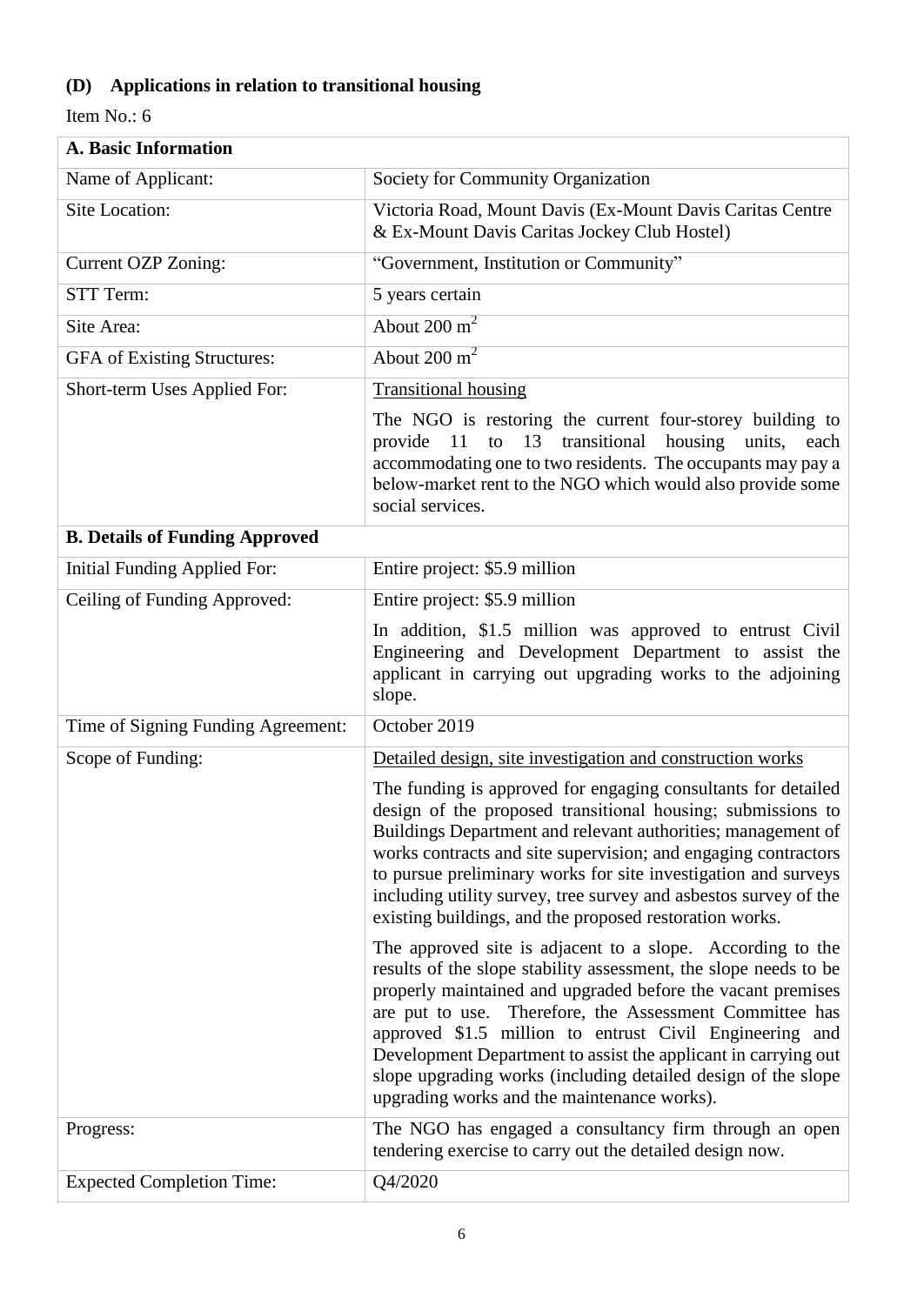# **(D) Applications in relation to transitional housing**

| A. Basic Information                                                                |                                                                                                                                                                                                                                                                                                                                                                                                                 |
|-------------------------------------------------------------------------------------|-----------------------------------------------------------------------------------------------------------------------------------------------------------------------------------------------------------------------------------------------------------------------------------------------------------------------------------------------------------------------------------------------------------------|
| Name of Applicant:                                                                  | The Hong Kong Council of Social Service                                                                                                                                                                                                                                                                                                                                                                         |
| <b>Site Location:</b>                                                               | Yip Shing Street, Kwai Chung                                                                                                                                                                                                                                                                                                                                                                                    |
| Current OZP Zoning:                                                                 | "Road and Industrial"                                                                                                                                                                                                                                                                                                                                                                                           |
| STT Term:                                                                           | 4 years and 9 months certain and thereafter quarterly                                                                                                                                                                                                                                                                                                                                                           |
| Site Area:                                                                          | About $1,400 \text{ m}^2$                                                                                                                                                                                                                                                                                                                                                                                       |
| GFA of Existing Structures:                                                         | Vacant site (not applicable)                                                                                                                                                                                                                                                                                                                                                                                    |
| Short-term Uses Applied For:                                                        | <b>Transitional housing</b>                                                                                                                                                                                                                                                                                                                                                                                     |
|                                                                                     | The NGO plans to construct around 100 modular housing units, each<br>accommodating one to two residents. The occupants may pay a<br>below-market rent to the NGO which would also provide some<br>social services.                                                                                                                                                                                              |
| <b>B. Details of Funding Approved</b>                                               |                                                                                                                                                                                                                                                                                                                                                                                                                 |
| <b>Initial Funding Applied For:</b>                                                 | Preliminary works: \$2.9 million                                                                                                                                                                                                                                                                                                                                                                                |
| Ceiling of Funding Approved:                                                        | Stage 1: \$2.9 million                                                                                                                                                                                                                                                                                                                                                                                          |
| Time of Signing Funding<br>Agreement:                                               | November 2019                                                                                                                                                                                                                                                                                                                                                                                                   |
| Scope of Funding:                                                                   | Detailed design and site investigation                                                                                                                                                                                                                                                                                                                                                                          |
|                                                                                     | The funding is approved for engaging consultants for detailed<br>design of the proposed transitional housing; submissions to<br>Buildings Department and relevant authorities; management of<br>works contracts and site supervision; and engaging contractors to<br>pursue preliminary works for site investigation and surveys<br>including ground investigation, utilities survey and topographic<br>survey. |
| Progress:                                                                           | The NGO has engaged a consultancy firm to carry out the detailed<br>design and is preparing to submit drawings and supplementary<br>information to Buildings Department and other government<br>Now it is preparing to draft tender<br>departments concerned.<br>documents to engage contractors through an open tendering exercise<br>to pursue preliminary works.                                             |
| <b>Expected Completion Time:</b><br>(For Detailed Design and Site<br>Investigation) | Q3/2020                                                                                                                                                                                                                                                                                                                                                                                                         |